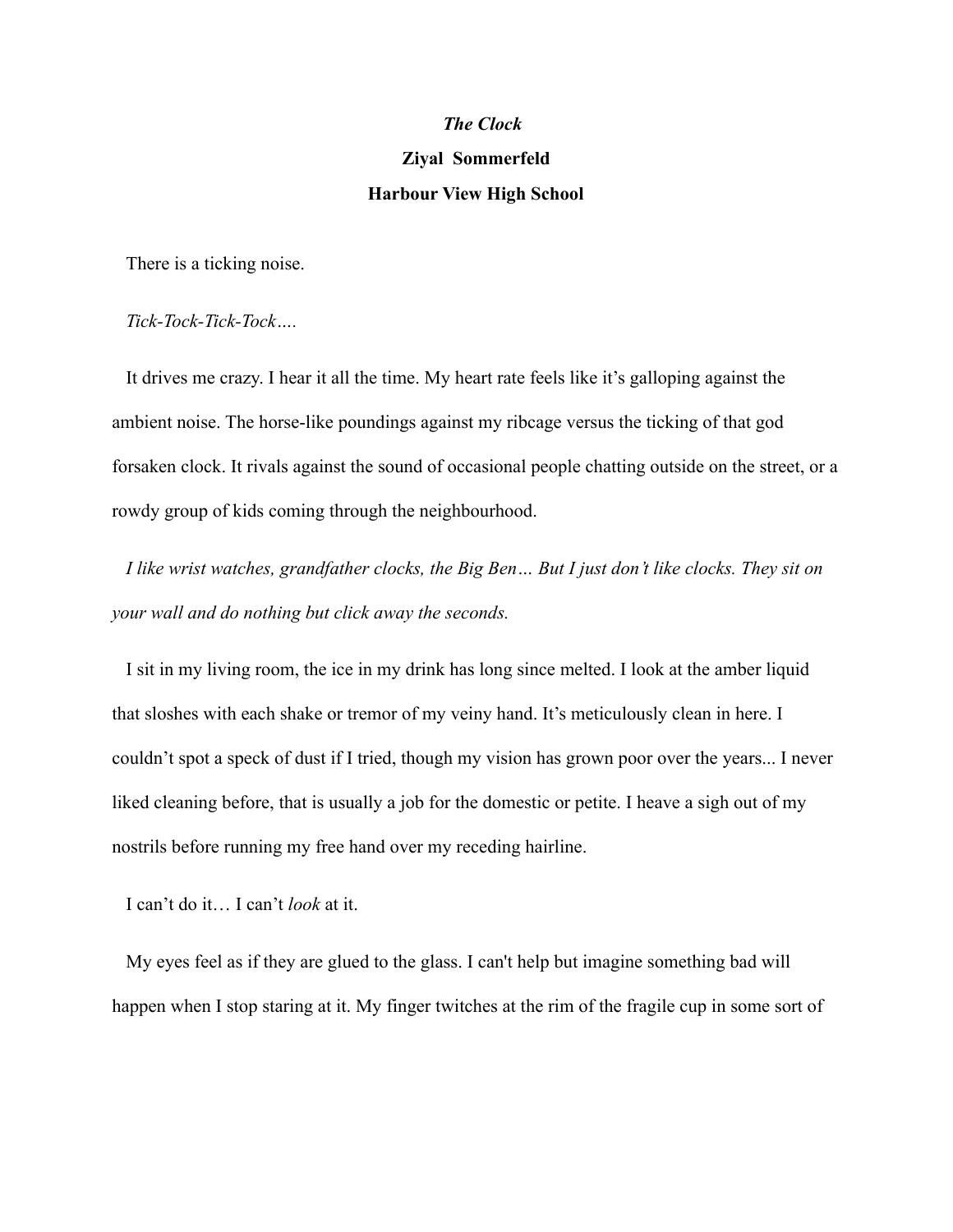tapping rhythm every second click of the clock. I distract my vision by flickering my gaze to the doorknob leading to the apartment hallway.

#### *Did I lock that once I got home?*

I feel uncomfortable... *Uneasy*. I know nothing awaits me on the other side but unless I get up at this very second something will go wrong. What if I forget to lock it later if I haven't already? What if I forget and someone breaks in while I'm sleeping? What if someone breaks in *right now*?

*Tick...Tock...Tick...Tock...*

I stand up abruptly and march to the door. I jiggle with the handle before un-locking-and-locking it back up again. I press my face against the cold material, peering through the pitiful peephole. I finally back away. Jiggling the handle one more time to see if it will budge. It doesn't.

I sit back down. The glass resumes its position in my hand once more. My mind races about other things that could bring me a day closer to doom. I flip through the newspaper I picked up this morning. A schoolboy had been selling them on the corner of my street. I come across a section about the prices of electricity going up from lights not being turned off. I zero into the hall leading to the small bathroom and my less-than desirable bedroom.

The slit beneath the door to the bedroom emits light. Did I leave that on? I groan. Every day, that damn light taunts me with its glow, even though most of the time it stems from the rays of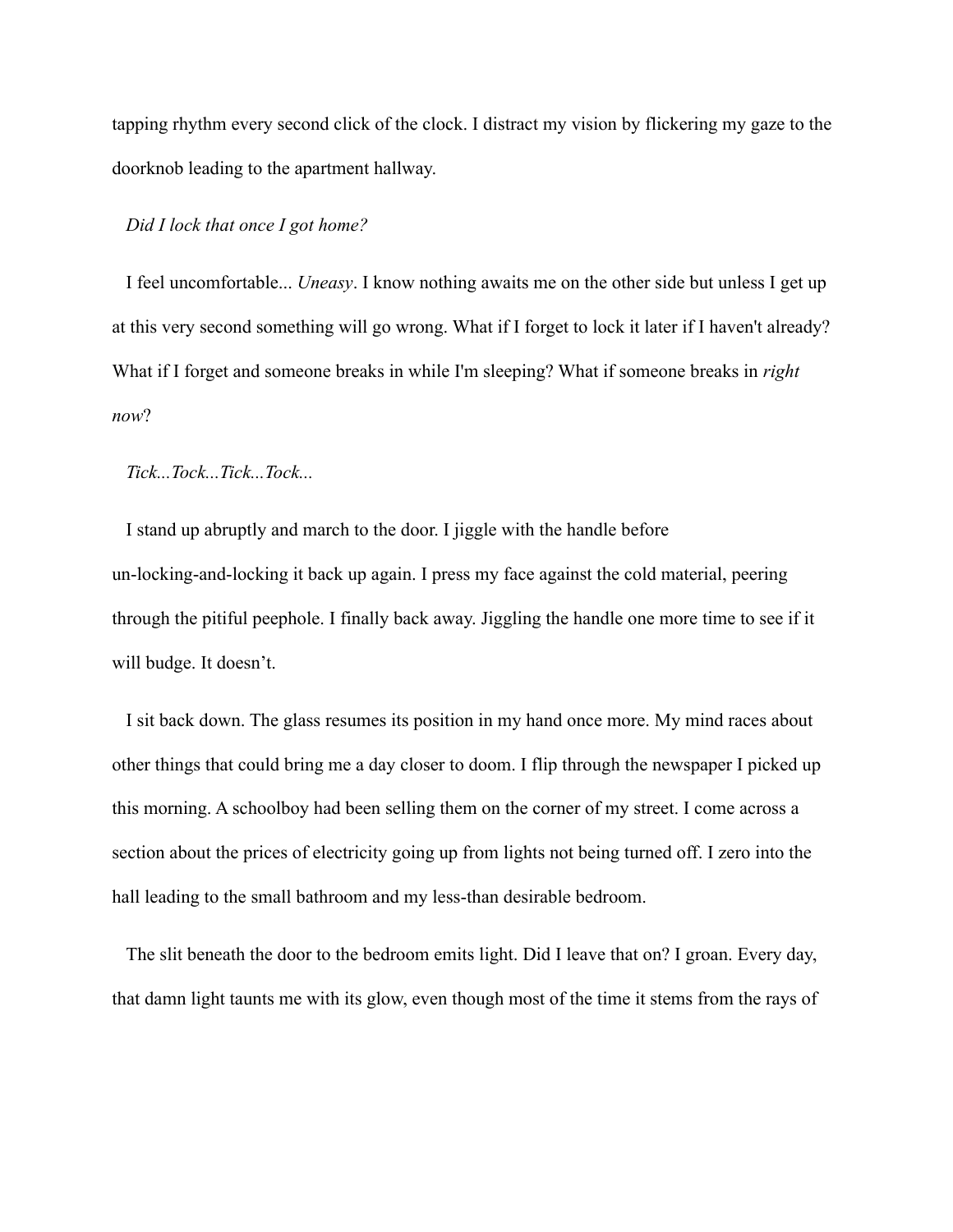sunlight peeking between buildings and into the boudoir. I ascend from the couch once more, a light creak wails from the dainty wood floor.

## '*Gotta fix that.*

I mosey to the bedroom, knocking on my own door twice before opening. A habit I didn't ever realize I've picked up. The light surely enough is off. I close the door, stepping back to ogle the floor that reflects the same light that it did when I had glanced at it before. Why is it back?

# *Tick. Tock. Tick. Tock.*

I knock on the door again, a feeling of nausea pooling up in my stomach. My knock is more urgent this time, and I swing the door open to understand the light remains off. I almost thought I saw something. I could have sworn. But staring into the blank darkness and only having the silhouettes of my furniture stare back at me, I feel better.

The clock is heard from the other room. Still ticking. A surge of confidence comes over me, and I advance back to the living room. My face scrunches into a grumpy scowl, the hairs on my brow bone bush outwards and I can almost see them in my peripheral. The clock stares at me as I enter the room. I flinch when I see the time. Eight-Forty-Four.

No matter when I remember to check, the clock always reads Eight-Forty-Four. I have replaced the batteries, bought a new clock... *What is that...?* I walk closer, something shiny focuses in on me. It looks like some sort of robot eye... staring at me. *Am I being watched*? The noise becomes louder. Deafening. So loud that I didn't hear the-

## *Riiiiiiiiing! Riiiiiiiiing!*